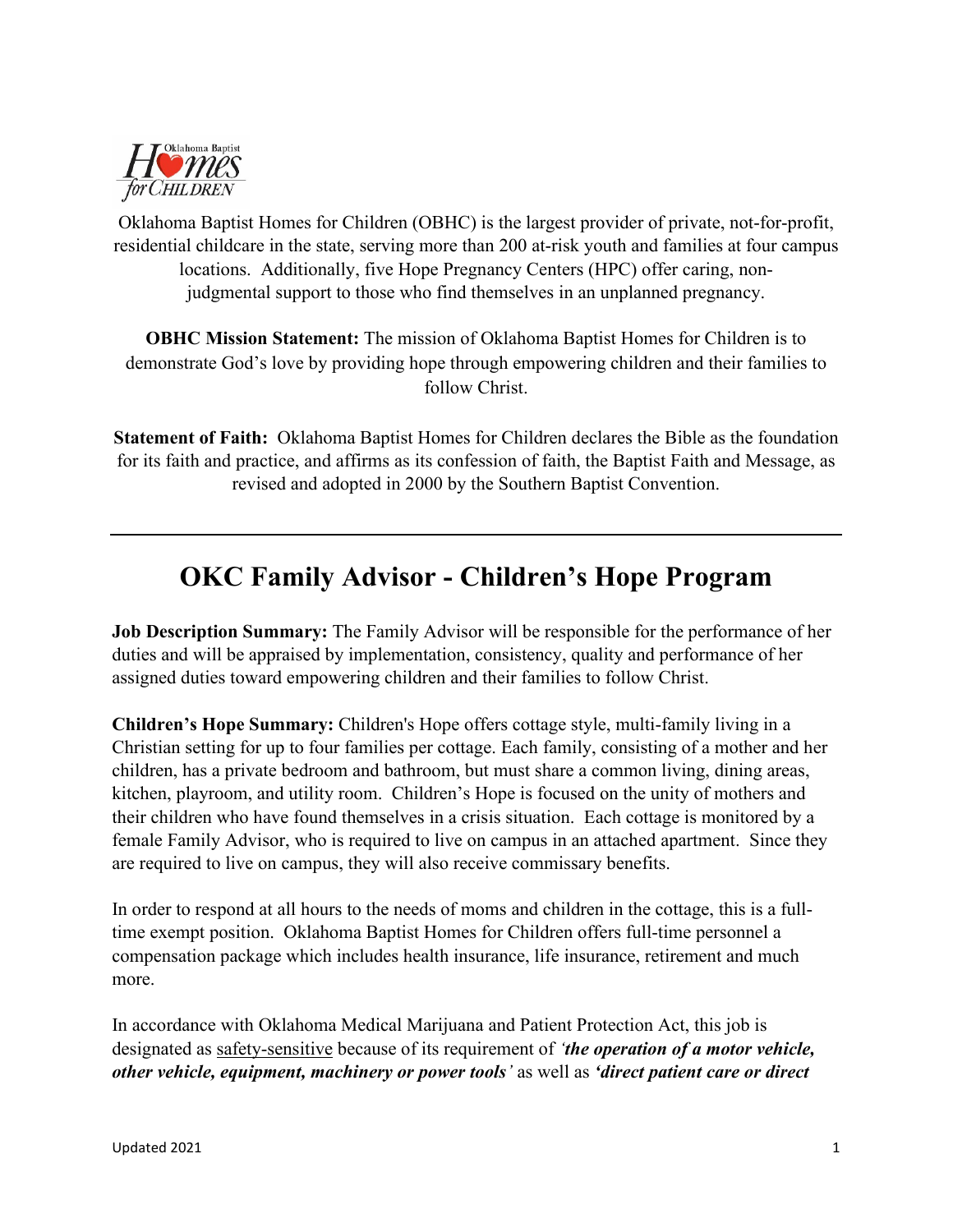*child care'* and is therefore exempt from the anti-discrimination prohibitions of the Oklahoma Medical Marijuana Act.

**Location:** Baptist Homes for Children, Oklahoma City Campus

**Reports to:** The Family Advisor reports to the Children's Hope Director.

**Supervises:** The Family Advisor oversees the families in the cottage that she is assigned. As in the biblical model of motherhood, Family Advisors are to demonstrate and help lead children in a Christ-like manner (Eph. 6:4).

**Requirements:** *"For an overseer, as God's steward, must be above reproach." Titus 1:7a, ESV*

- 1. Profess that Jesus Christ is Lord and that Jesus is only one true God, acknowledging that there is no salvation from sins apart from Jesus' death, burial and resurrection (Jn. 14:6).
- 2. Believe the Bible is the inspired and inerrant Word of God (2 Tim. 3:16).
- 3. Mature, Christian woman that is actively involved in a Southern Baptist Church (Heb. 10:25).
- 4. Believe and follow the 2000 Baptist Faith and Message as summarized in the OBHC Statement of Belief.
- 5. A firm commitment to the sanctity of human life (Ps. 139:13, 14) and biblical sexual purity in all circumstances (1 Cor. 7).
- 6. Concern for God's kingdom (Mt. 6:33), love for those served (Mt. 22:37-39) and a calling to OBHC (Ps. 90:16, 17).
- 7. Shall be at least 21 years of age (Job 12:12).
- 8. Shall possess a valid Oklahoma driver's license. May hire with an out of state driver's license but must have an Oklahoma license within 30 days of hiring (Rom. 13:1-7) and be able to safely drive a 12-passenger van.
- 9. Shall have a driving record that demonstrates safety, following speed limits, and meet the qualifications of OBHC insurance (Rom. 13:1-7).
- 10. Shall be able to lift a minimum of 25 lbs. and be able to do usual and customary household chores and basic household maintenance (Gal. 6:5).
- 11. Shall be able to communicate clearly and have the ability to tutor/mentor families in care and to work cooperatively with others (Prov. 25:11).
- 12. Shall have the mental and/or emotional stability to complete the essential functions of the job (Phil. 4:6-7).
	- a. This includes but is not limited to deadlines; professionally handle the stress of the job.
	- b. Be flexible in meeting the needs of the families in care and other special request projects.

**Educational Requirements: "***Do you see a man skillful in his work? He will stand before kings. He will not stand before obscure men." Proverbs 22:29, ESV*

- 1. High school diploma or equivalent (minimum)
- 2. Experience working with children and families.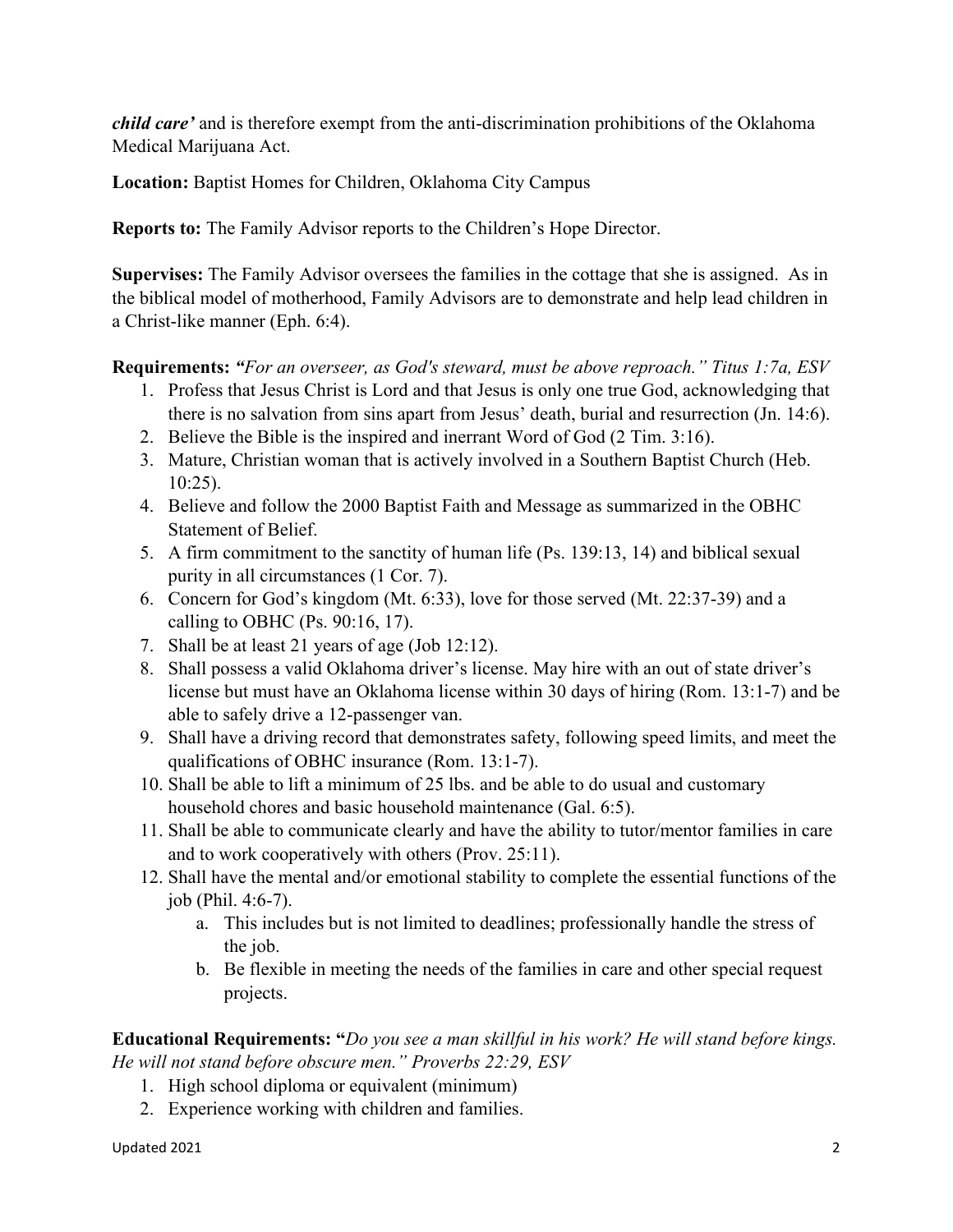- 3. Basic working computer knowledge such as Word and Excel.
- 4. Highly proficient in interpersonal skills with children and adults.
- 5. Able to travel locally when needed.
- 6. Highly organized and assertive, self-starter.
- 7. Comfortable in leadership role with adults and children.

We are a religious employer, and we reserve the right to hire based upon religion pursuant to Section 702 of Title VII Civil Rights Act 1964.

**Job Responsibilities:** *"Whatever you do, work heartily, as for the Lord and not for men" Colossians 3:23, ESV*

#### **1. Provide an Appropriate Christian Spiritual Environment**

*"You shall teach them diligently to your children and shall talk of them when you sit in your house, and when you walk by the way, and when you lie down, and when you rise." Deut. 6:7, ESV*

- A. Models Christ-like behavior in word and deed (Titus 2:6-7).
- B. Promotes church attendance and activities (Heb. 10:25).
- C. Builds and responds to appropriate spiritual relationships with each resident according to the mother/child's needs, growth and interest (Prov. 22:6).
- D. Intentionally engages in follow-up and reporting on spiritual decisions, recognizing the importance of discipleship, baptism and glorifying God (2 Cor. 9:13).
- E. Models biblical womanhood and encourages the women/children in her care to develop biblical roles for women, men and children (Eph. 5:29-33).

## **2. Provide Appropriate and Biblical Emotional Support, Stability, and Care to**

**Families.** *"Older women likewise are to be reverent in behavior, not slanderers or slaves to much wine. They are to teach what is good" Titus 2:3 ESV*

- A. Initiates the establishment of rapport and appropriate relationships with families (Eph. 6:4).
- B. Properly plans for the arrival of the new resident to make them feel loved and accepted (Heb. 13:2).
- C. Introduces the resident to other staff and residents as well as orienting them to the campus community (Rom. 15:7).
- D. Establish an appropriate emotionally stable environment in the cottage and model a biblical womanhood before the children (Isa. 61:1-4).
- E. Model an emotionally stable personal and family environment within the cottage (1 Cor. 11:8-12).
- F. Exercises Christ-like discernment and insight concerning the children's daily or ongoing emotional issues and their associated behaviors (Prov. 9:11).
- G. Responsible for advising, listening to, and encouraging the women/children in her cottage in order to develop a solid system of appropriate communication skills,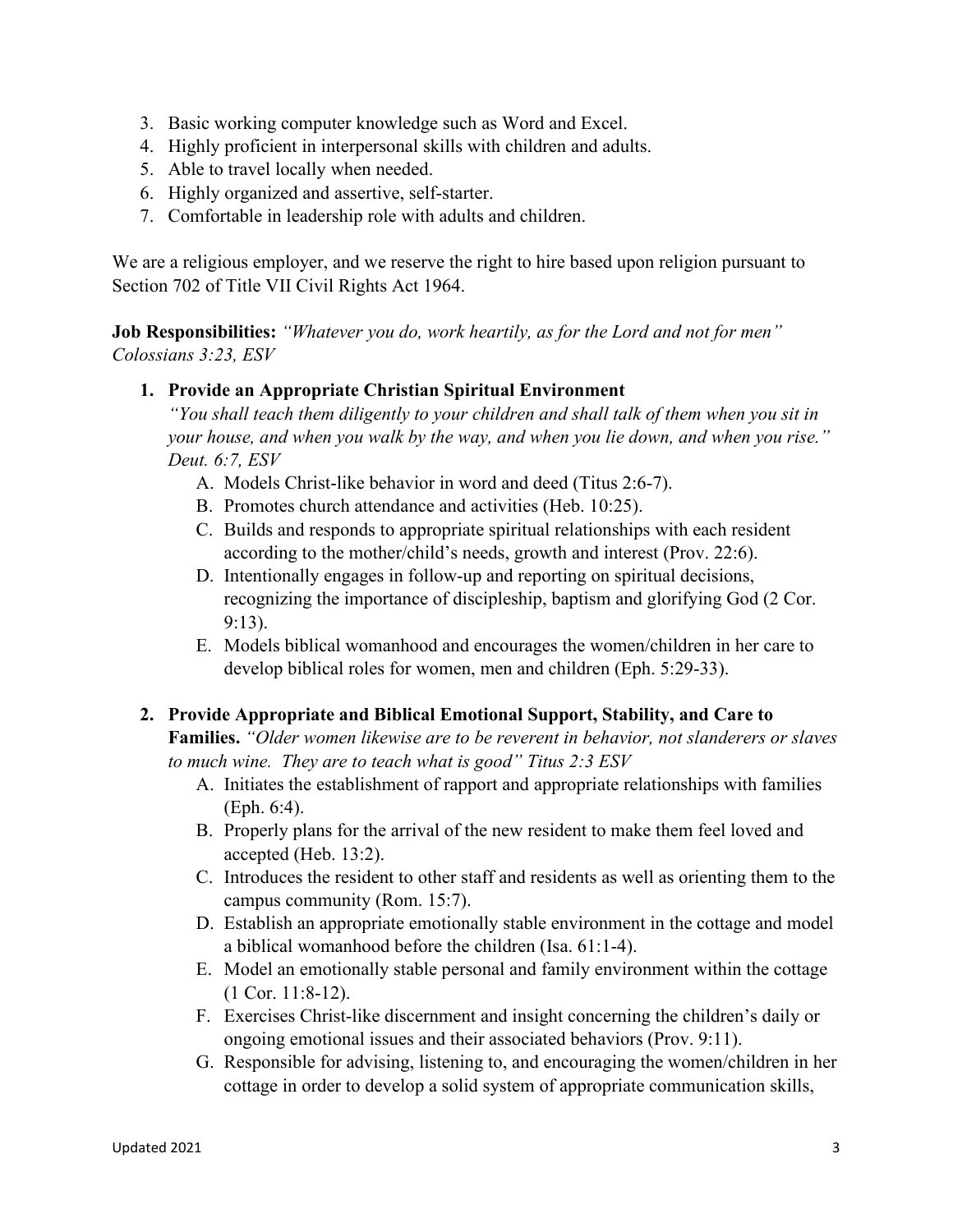emotional responses, personal values and healthy relationships with each mother/child (Prov. 13:10).

- **3. Provide Appropriate Guidance and Encouragement to Help Meet Physical Needs of Mothers and Children.** *"I appeal to you therefore, brothers, by the mercies of God, to present your bodies as a living sacrifice, holy and acceptable to God; this is your spiritual worship." Romans 12:1, ESV*
	- A. Encourage, model, and teach good physical/dental hygiene, viewing the body as a gift from God.
	- B. Guide and model the value of a clean and healthy environment, demonstrating proper stewardship and care.
	- C. Teach and model care for personal clothing, cleanliness and appropriateness, preparing children to become capable, caring, Christian adults.
	- D. Encourage, teach and model Christian modesty, proper clothing requirements for specific situations, and respect for their physical body (1 Tim. 2:9-10).
	- E. Encourage and teach Christian principles concerning sexual roles, purity, and abstinence (1 Cor. 7).
	- F. Responsible for guiding mothers in cottage chores, laundry, house cleaning, food preparation and financial responsibilities in an age-appropriate manner. In addition, begin preparation for each mother's transition to becoming capable, caring, Christian adult (Prov. 19:18).
	- G. Assist mothers in the care of their children which may include picking up or holding a child or when necessary to demonstrate how to properly bathe, feed or change a diaper. (Phil. 4:13)

## **4. Promote an Educational Environment and Opportunities**

*"For the Lord gives wisdom; from His mouth come knowledge and understanding." Proverbs 2:6, ESV*

- A. Understand and support educational and training needs, trusting that the Lord will use that for the family's good (Jas. 3:13).
- B. Promote and model an educational environment in the cottage by reflecting a positive attitude toward learning and the education process, reflecting humility and gratefulness to the children. For example, by demonstrating and teaching the value of reading, enhanced communication skills, technology and computer literacy and for self-improvement and personal growth (Prov. 11:2).
- **5. Encourage Appropriate Social Activities and Training** *"Train up a child in the way he should go; even when he is old he will not depart from it." Proverbs 22:6, ESV*
	- A. Encourage age-appropriate involvement in church and appropriate social activities. In addition to helping them make friends, family advisors can use this to teach families to be a light in their communities and to practice meeting with other believers (Heb. 10:25).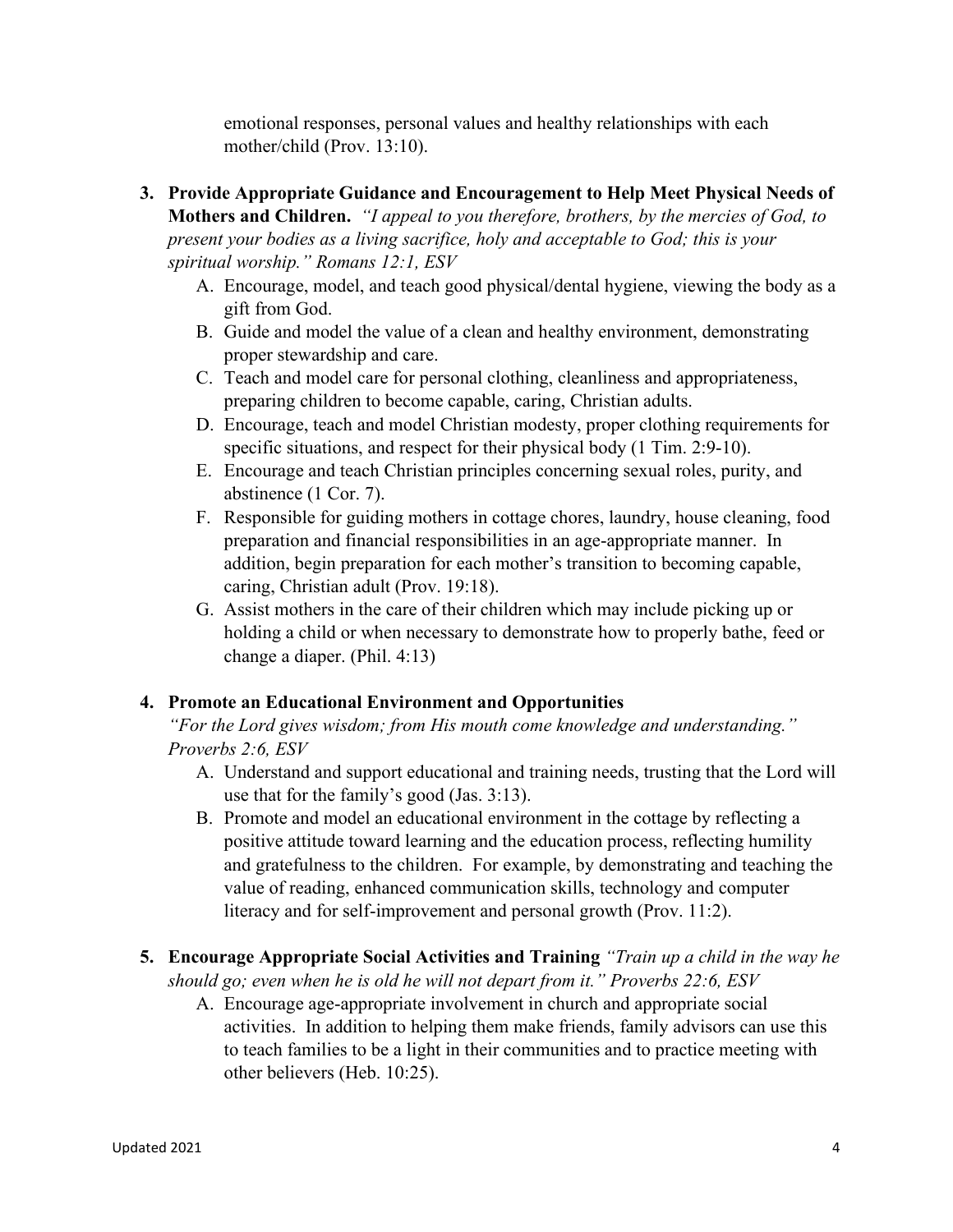- B. Demonstrate and teach the value of positive social skills in interpersonal relationships, remembering that Christ encouraged these kind of relations (Gal. 6:1-18).
- C. Teach and model age and gender appropriate activities with the opposite gender such as appropriate communication, physical behavior, interaction and dating (1 Thess. 4:3-5).
- D. Instruct and encourage appropriate manners, behaviors, and responsibilities in an effort to help mothers and children learn how to set "an example to the believers in speech, in conduct, in love, in faith, in purity" (1 Tim. 4:12, HCSB).

# **6. Lovingly Assist Mothers with Various Responsibilities** *"Contribute to the needs of the saints and seek to show hospitality." Romans 12:13, ESV*

- A. Assist mothers through guidance and encouragement with parenting skills (Josh. 4:20-24).
- B. Help mothers with their responsibility for caring for their children by guiding, encouraging and modeling Christian caretaking (Prov. 31:28-29).
- C. Models Christ-like money management and stewardship, guiding and encouraging mothers and children to do the same (1 Pet. 4:10).
- D. Demonstrate Christ-like work ethic, helping mothers learn how to work for their needs (1 Thess. 3:10).
- E. Assist mothers and children with spiritual needs, spreading the message entrusted to believers (2 Tim. 2:2).
- F. Model proper relationship skills and encourage healthy relationships in and outside of the cottage (Heb. 13:1).

# **7. Demonstrates Christ-like Interpersonal Skills**

*"Only let your manner of life be worthy of the gospel of Christ, so that whether I come and see you or am absent, I may hear of you that you are standing firm in one spirit, with one mind striving side by side for the faith of the gospel" Philippians 1:27, ESV*

- A. Models Christ-like behavior in word and deed in relationships with staff, donors, trustees, volunteers, men, women, children and families (1 Tim. 4:12).
- B. Responsible for exercising Christ-like confrontational skills (as they arise) while engaging in interpersonal relationships, beginning with one-on-one confrontation utilizing the D.I.S.C. profile as a guide for this confrontation (Mt. 18:15-17).
- C. Recognize and respond humbly to the differences in learning and communication styles, as well as cultural and philosophical perspectives of residents, families and staff while utilizing D.I.S.C. to better understand who they are and how to communicate to them (Gal. 3:28).
- D. Demonstrate biblical conflict resolution skills with residents, staff and family members, beginning with confession of personal responsibility in the conflict being addressed (1 Jn. 1:9).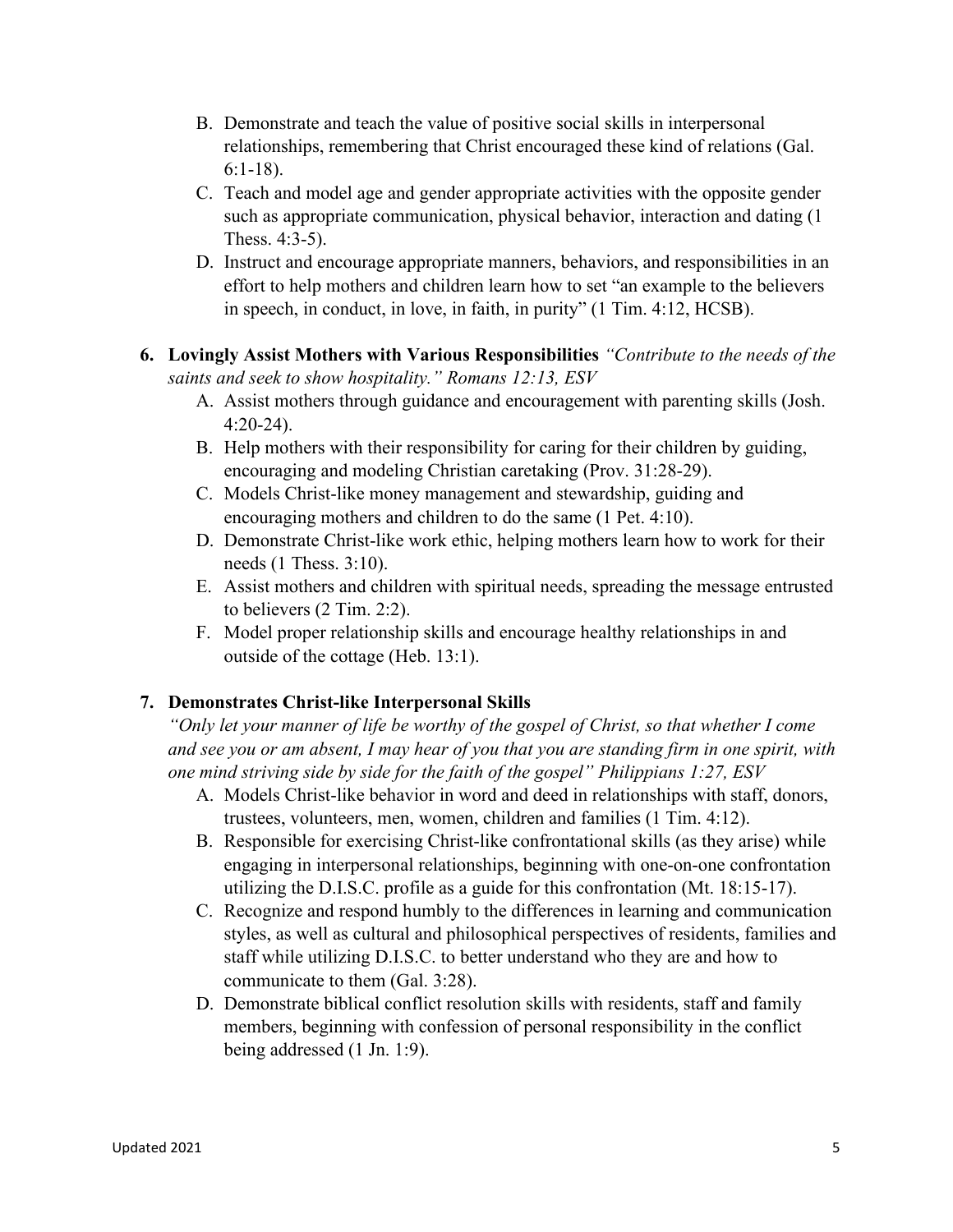- E. Actively pursues opportunities for fellowship, friendship and community-building with other staff members, remembering that each staff person is a brother or sister in Christ (Heb. 10:24).
- F. Recognize the emotional needs, family dynamics and other personal difficulties of the other staff members and respond with love and prayer (Jn. 15:12-14).
- *8.* **Responsible for Reporting to Proper Authority with Christ-Like Submission.** *"Let*

*every person be subject to the governing authorities. For there is no authority except from God, and those that exist have been instituted by God." Romans 13:1, ESV*

- A. Humbly be responsible to and under the supervision of the Administrator for the quality of care provided to families and for efficient and appropriate operation of the cottage (Prov. 25:6).
- B. Out of Christ-like respect for authority and regard for the safety of the children, provide immediate notification to the Campus Administrator of any serious illness, accident, hospitalization, or alleged abuse of an OBHC minor (Heb. 13:17).
- C. Report any on-the-job injuries to the campus Workman's Compensation Coordinator as soon as possible, glorifying God by maintaining physical health and respecting job requirements (1 Cor. 10:31).

# **9. Team Relationships**

*"Iron sharpens iron, and one man sharpens another." Proverbs 27:17, ESV*

- A. Demonstrate a positive team-building attitude toward campus personnel, recognizing them as co-laborers with Christ (1 Cor. 3:9).
- B. Work with campus personnel in providing a positive, consistent lifestyle for the children, remembering that "God is not a God of disorder but of peace" (1 Cor. 14:33, HCSB).
- C. Voice opinions and participates in discussion but supports the team decisions even if you do not agree with it (1 Cor. 1:10).
- D. Works at resolving differences of opinions expediently and graciously as Jesus modeled (Prov. 12:18).

# **10. Honor God's Provision by Keeping OBHC Property and Vehicles Clean and Well**

**Maintained** *"So then each of us will give an account of himself to God." Romans 14:12 ESV*

- A. Display biblical characteristics of truthfulness and integrity by reporting all damage and accidents to the administration (Prov. 28:18).
- B. Demonstrate stewardship and ownership by keeping allotted office space, office equipment, grounds, facilities, buildings, and other resources clean and well maintained (Gal. 6:4, 5).
- C. Be proficient and use integrity in use of computer and other office equipment (1 Cor. 15:58).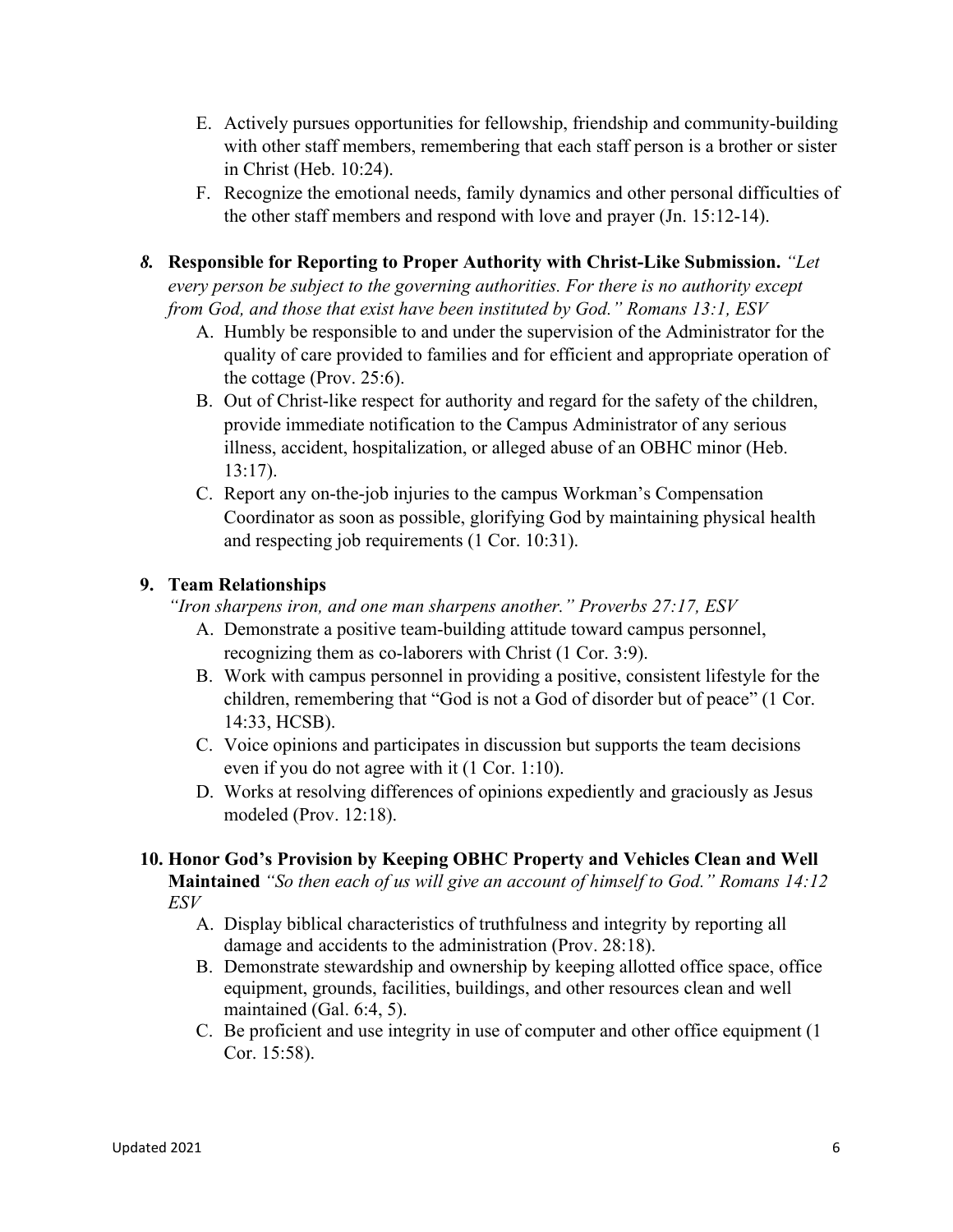#### **11. Honor God by Keeping the Cottage Attractive, Clean, and Well-Maintained.**

*"The earth is the LORD's and the fullness thereof, the world and those who dwell therein," Psalm 24:1, ESV*

- A. Responsible for treating the cottage yard and grounds as a gift from God. This includes cleaning and keeping flower beds and gardens nice and well-maintained (Jn. 3:27).
- B. Responsible for overall cleanliness and appearance of the cottage. This includes adherence to all health department and licensing requirements concerning cleanliness, food preparation, and storage—remembering the weight of this stewardship responsibility (Lk. 16:11).
- C. Responsible for the overall cottage's curb appeal. For example, cottage yard picked up, bicycles stored in appropriate places, sidewalks cleaned and the general maintenance and appearance of the cottage porches, garage/carport, patios, etc.—modeling good stewardship for the children and respect for possessions (Rom. 12:9-11).
- D. Follow campus procedures regarding the reporting, accomplishing and oversight of scheduled and unscheduled cottage maintenance, knowing the importance of taking care of that which God has given (Jas. 1:17).
- E. Follow campus procedure regarding cottage monthly inspections for fire, safety and security issues, trusting the Lord's appointment of those establishing those rules (Rom. 13:2).
- F. Honor authority by following campus procedures regarding the completion, documentation and reporting of fire and tornado drills (1 Pet. 2:17).

## **12. Honor God by Keeping Campus Attractive, Clean, and Well-Maintained.**

*"The LORD God took the man and put him in the garden of Eden to work it and keep it." Genesis 2:15, ESV*

- A. Honor Jesus' provision of the campus by demonstrating and teaching stewardship and ownership on campus by keeping the grounds, facilities and buildings clean, picked up, and attractive (1 Chron. 29:12).
- B. Demonstrate a spirit of cooperation and community with all the staff as opportunities arise (1 Thess. 5:12-13).
- C. Respectfully adhere to campus procedures regarding the care and use of commissary, shop buildings, activity center, barns and other buildings (Phil. 2:3).

## **13. Additional Responsibilities**

"*And whatever you do, in word or in deed, do everything in the name of the Lord Jesus, giving thanks to God the Father through Him." Colossians 3:17, ESV*

- A. Maintains appropriate attire as dictated by biblical commitment to modesty (1 Tim. 2:9, 10), specific circumstances activities and office procedures.
- B. Out of respect for the Lord and OBHC, maintain punctuality to office hours as scheduled by assigned supervisor (Phil. 2:3).